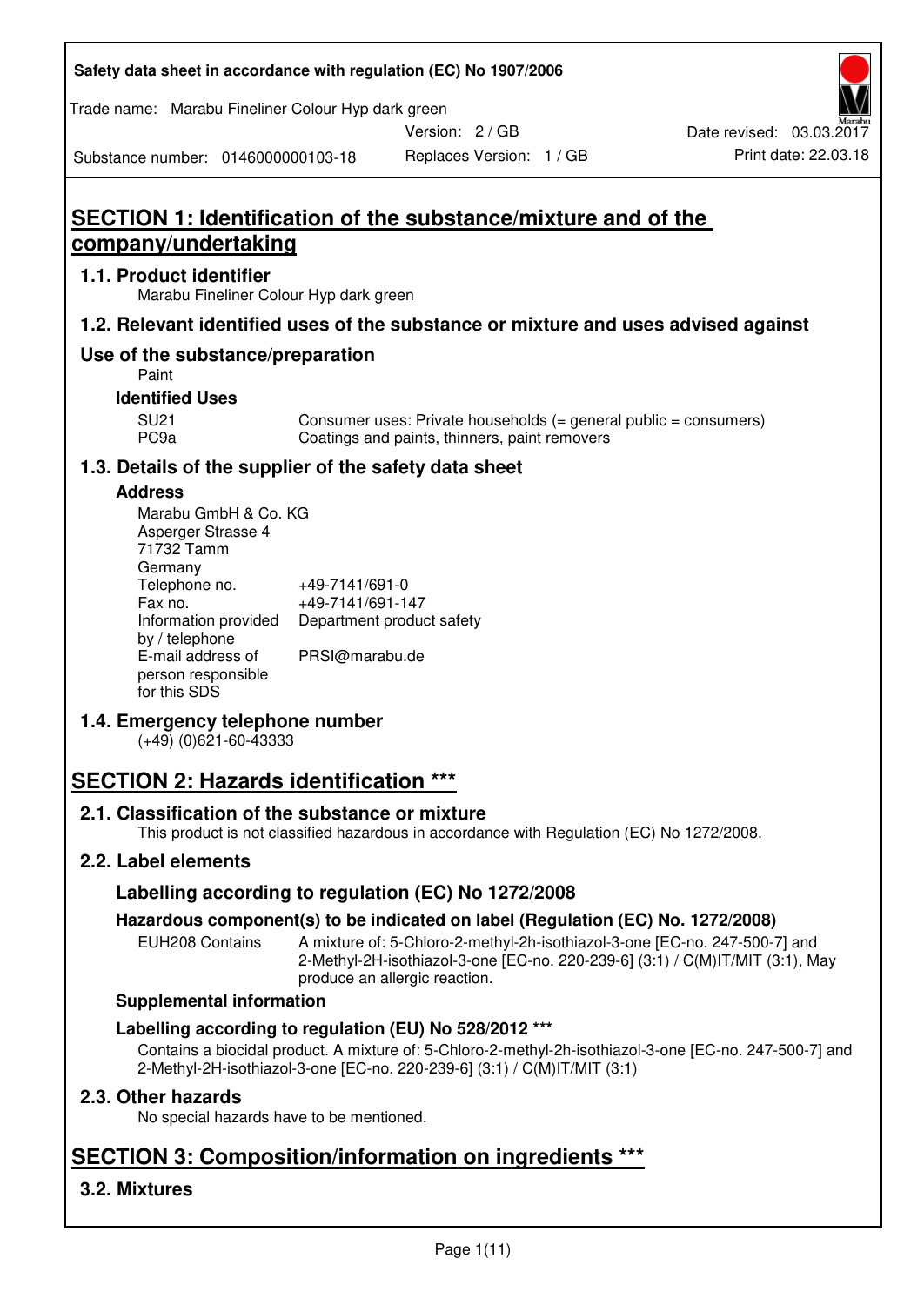| Safety data sheet in accordance with regulation (EC) No 1907/2006                                                                                                 |                                                                                                                       |                      |                                                      |                                                                   |               |                          |
|-------------------------------------------------------------------------------------------------------------------------------------------------------------------|-----------------------------------------------------------------------------------------------------------------------|----------------------|------------------------------------------------------|-------------------------------------------------------------------|---------------|--------------------------|
| Trade name: Marabu Fineliner Colour Hyp dark green                                                                                                                |                                                                                                                       | Version: 2 / GB      |                                                      |                                                                   |               | Date revised: 03.03.2017 |
| Substance number: 0146000000103-18                                                                                                                                |                                                                                                                       |                      |                                                      | Replaces Version: 1 / GB                                          |               | Print date: 22.03.18     |
| <b>Chemical characterization</b><br>Paint based on water                                                                                                          |                                                                                                                       |                      |                                                      |                                                                   |               |                          |
| <b>Hazardous ingredients</b>                                                                                                                                      |                                                                                                                       |                      |                                                      |                                                                   |               |                          |
| <b>Ethanediol</b><br>CAS No.<br>EINECS no.<br>Registration no.<br>Concentration                                                                                   | $107 - 21 - 1$<br>203-473-3<br>01-2119456816-28<br>$>=$                                                               | $\mathbf{1}$         | $\lt$                                                | 10                                                                | $\frac{1}{6}$ |                          |
| Classification (Regulation (EC) No. 1272/2008)                                                                                                                    | Acute Tox. 4<br>STOT RE <sub>2</sub>                                                                                  |                      | H302<br>H373                                         |                                                                   |               |                          |
| <b>Bronopol (INN)</b><br>CAS No.<br>EINECS no.<br>Concentration                                                                                                   | $52 - 51 - 7$<br>200-143-0<br>$>=$                                                                                    | 0,01                 | $\lt$                                                | 0,1                                                               | $\%$          |                          |
| Classification (Regulation (EC) No. 1272/2008)                                                                                                                    | Eye Dam. 1<br>Skin Irrit. 2<br>STOT SE3<br>Acute Tox. 4<br>Acute Tox. 4<br>Aquatic Acute 1<br>Aquatic Chronic 1       |                      | H318<br>H315<br>H335<br>H302<br>H312<br>H400<br>H410 |                                                                   |               |                          |
| Concentration limits (Regulation (EC) No. 1272/2008)                                                                                                              | Aquatic Acute 1<br><b>Aquatic Chronic</b>                                                                             | H400<br>H410         | $M = 10$<br>$M = 1$                                  |                                                                   |               |                          |
| A mixture of: 5-Chloro-2-methyl-2h-isothiazol-3-one [EC-no. 247-500-7] and<br>2-Methyl-2H-isothiazol-3-one [EC-no. 220-239-6] (3:1) / C(M)IT/MIT (3:1)<br>CAS No. | 55965-84-9                                                                                                            |                      |                                                      |                                                                   |               |                          |
| Concentration                                                                                                                                                     |                                                                                                                       |                      | $\,<\,$                                              | 0,0015                                                            | $\%$          |                          |
| Classification (Regulation (EC) No. 1272/2008)                                                                                                                    | Acute Tox, 3<br>Aquatic Chronic 1<br>Aquatic Acute 1<br>Skin Sens. 1<br>Skin Corr. 1B<br>Acute Tox. 3<br>Acute Tox. 3 |                      | H331<br>H410<br>H400<br>H317<br>H314<br>H311<br>H301 |                                                                   |               |                          |
| Concentration limits (Regulation (EC) No. 1272/2008)                                                                                                              | Skin Corr. 1B                                                                                                         | H314                 | $>= 0,6$                                             |                                                                   |               |                          |
|                                                                                                                                                                   | Eye Irrit. 2<br>Skin Irrit. 2<br>Skin Sens. 1                                                                         | H319<br>H315<br>H317 |                                                      | $\epsilon = 0.06 < 0.6$<br>$\epsilon = 0.06 < 0.6$<br>$>= 0,0015$ |               |                          |
| <b>Further ingredients ***</b>                                                                                                                                    |                                                                                                                       |                      |                                                      |                                                                   |               |                          |
| Glycerol<br>CAS No.<br>EINECS no.                                                                                                                                 | $56 - 81 - 5$<br>200-289-5                                                                                            |                      |                                                      |                                                                   |               |                          |
| Concentration                                                                                                                                                     | $>=$                                                                                                                  | 10                   | $\,<\,$                                              | 25                                                                | $\%$          | $[3]$                    |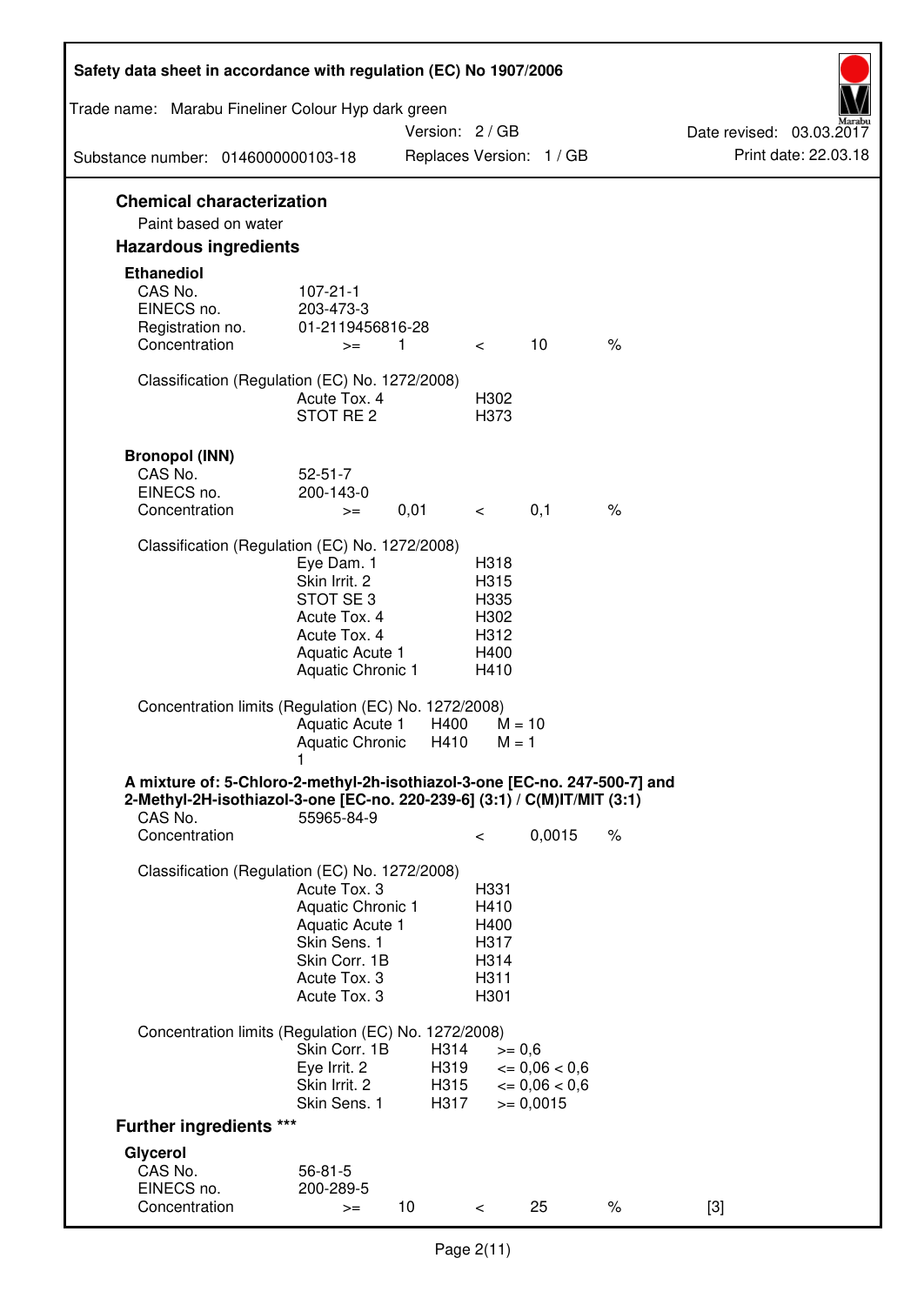| Safety data sheet in accordance with regulation (EC) No 1907/2006                                            |                                                                                                            |                                                  |
|--------------------------------------------------------------------------------------------------------------|------------------------------------------------------------------------------------------------------------|--------------------------------------------------|
| Trade name: Marabu Fineliner Colour Hyp dark green                                                           |                                                                                                            |                                                  |
|                                                                                                              | Version: 2 / GB                                                                                            | Date revised: 03.03.2017<br>Print date: 22.03.18 |
| Substance number: 0146000000103-18                                                                           | Replaces Version: 1 / GB                                                                                   |                                                  |
|                                                                                                              |                                                                                                            |                                                  |
| $\star$                                                                                                      |                                                                                                            |                                                  |
|                                                                                                              |                                                                                                            |                                                  |
| [3] Substance with occupational exposure limits                                                              |                                                                                                            |                                                  |
| <b>SECTION 4: First aid measures</b>                                                                         |                                                                                                            |                                                  |
| 4.1. Description of first aid measures                                                                       |                                                                                                            |                                                  |
| After skin contact                                                                                           |                                                                                                            |                                                  |
| Wash with plenty of water and soap. Do NOT use solvents or thinners.<br>After eye contact                    |                                                                                                            |                                                  |
|                                                                                                              | Separate eyelids, wash the eyes thoroughly with water (15 min.). In case of irritation consult an oculist. |                                                  |
| <b>After ingestion</b>                                                                                       |                                                                                                            |                                                  |
| medical treatment.                                                                                           | Rinse mouth thoroughly with water. If larger amounts are swallowed or in the event of symptoms take        |                                                  |
| 4.2. Most important symptoms and effects, both acute and delayed<br>Until now no symptoms known so far.      |                                                                                                            |                                                  |
| 4.3. Indication of any immediate medical attention and special treatment needed                              |                                                                                                            |                                                  |
| Hints for the physician / treatment                                                                          |                                                                                                            |                                                  |
| Treat symptomatically                                                                                        |                                                                                                            |                                                  |
| <b>SECTION 5: Firefighting measures</b>                                                                      |                                                                                                            |                                                  |
| 5.1. Extinguishing media                                                                                     |                                                                                                            |                                                  |
| Suitable extinguishing media<br>Carbon dioxide, Foam, Sand, Water                                            |                                                                                                            |                                                  |
| 5.2. Special hazards arising from the substance or mixture                                                   | In the event of fire the following can be released: Carbon monoxide (CO); Carbon dioxide (CO2); dense      |                                                  |
| black smoke                                                                                                  |                                                                                                            |                                                  |
| 5.3. Advice for firefighters                                                                                 |                                                                                                            |                                                  |
| <b>Other information</b>                                                                                     |                                                                                                            |                                                  |
|                                                                                                              | Collect contaminated fire-fighting water separately, must not be discharged into the drains.               |                                                  |
| <b>SECTION 6: Accidental release measures</b>                                                                |                                                                                                            |                                                  |
| 6.1. Personal precautions, protective equipment and emergency procedures<br>No particular measures required. |                                                                                                            |                                                  |
| 6.2. Environmental precautions<br>No particular measures required.                                           |                                                                                                            |                                                  |
| 6.3. Methods and material for containment and cleaning up                                                    |                                                                                                            |                                                  |

Clean preferably with a detergent - avoid use of solvents.

## **6.4. Reference to other sections**

Information regarding Safe handling, see Section 7. Information regarding personal protective measures, see Section 8. Information regarding waste disposal, see Section 13.

# **SECTION 7: Handling and storage**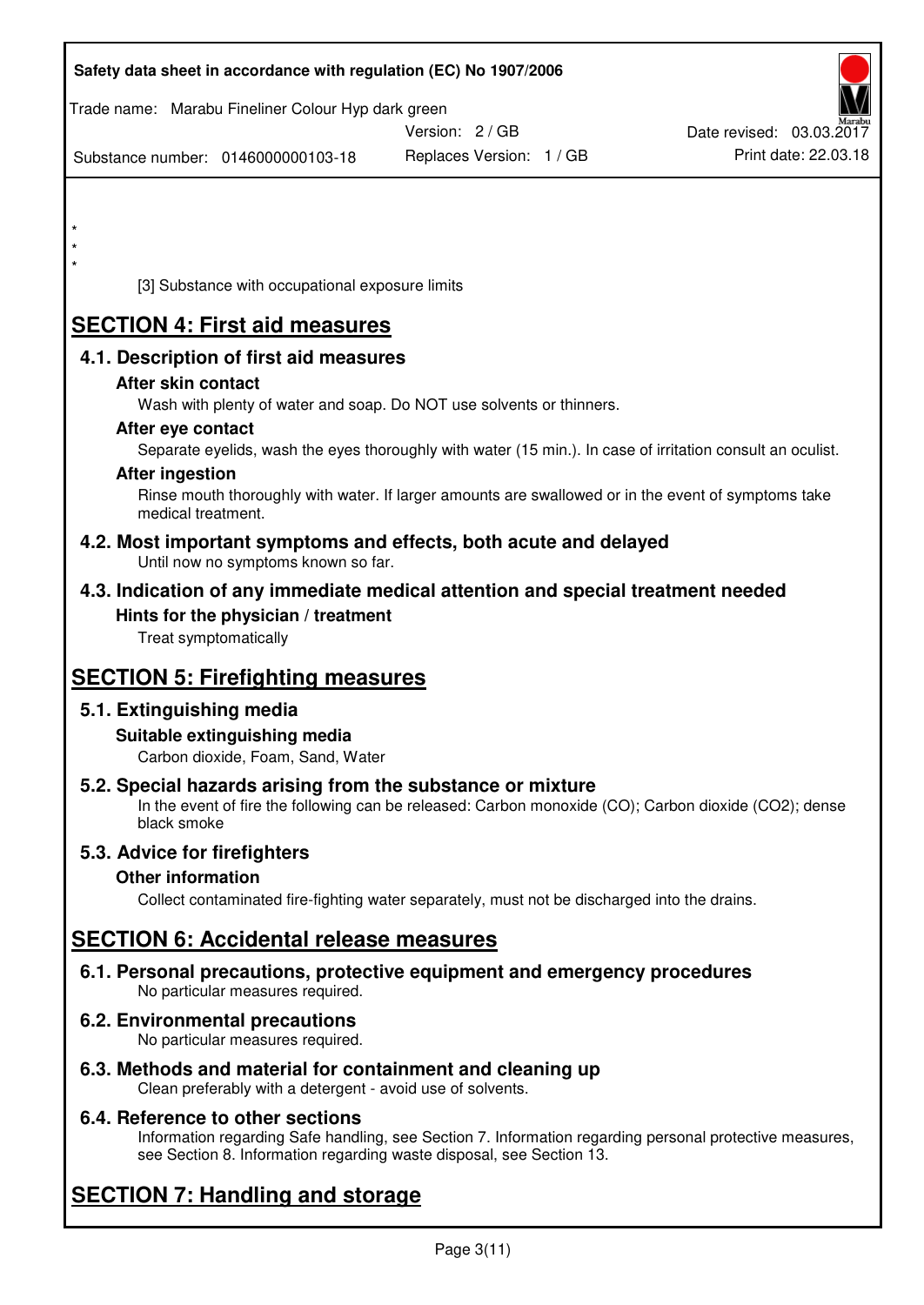| Safety data sheet in accordance with regulation (EC) No 1907/2006                                                                                                    |                                                                                                                                                                                                            |                          |
|----------------------------------------------------------------------------------------------------------------------------------------------------------------------|------------------------------------------------------------------------------------------------------------------------------------------------------------------------------------------------------------|--------------------------|
| Trade name: Marabu Fineliner Colour Hyp dark green                                                                                                                   |                                                                                                                                                                                                            |                          |
|                                                                                                                                                                      | Version: 2/GB                                                                                                                                                                                              | Date revised: 03.03.2017 |
| Substance number: 0146000000103-18                                                                                                                                   | Replaces Version: 1 / GB                                                                                                                                                                                   | Print date: 22.03.18     |
| 7.1. Precautions for safe handling<br><b>Advice on safe handling</b><br>Advice on protection against fire and explosion<br>No special measures required.             | Avoid skin and eye contact. Smoking, eating and drinking shall be prohibited in application area.<br>Classification of fires / temperature class / Ignition group / Dust explosion class<br>T <sub>2</sub> |                          |
| Temperature class                                                                                                                                                    |                                                                                                                                                                                                            |                          |
| Requirements for storage rooms and vessels<br>Store in frostfree conditions.<br>Storage class according to TRGS 510<br>Storage class according to<br><b>TRGS 510</b> | 7.2. Conditions for safe storage, including any incompatibilities<br>Non-combustible liquids<br>12                                                                                                         |                          |
|                                                                                                                                                                      |                                                                                                                                                                                                            |                          |
| 7.3. Specific end use(s)<br>Paint                                                                                                                                    |                                                                                                                                                                                                            |                          |
|                                                                                                                                                                      |                                                                                                                                                                                                            |                          |
|                                                                                                                                                                      | <b>SECTION 8: Exposure controls/personal protection</b>                                                                                                                                                    |                          |
| 8.1. Control parameters                                                                                                                                              |                                                                                                                                                                                                            |                          |
| <b>Exposure limit values</b>                                                                                                                                         |                                                                                                                                                                                                            |                          |
| <b>Ethanediol</b><br>List                                                                                                                                            | EH40                                                                                                                                                                                                       |                          |
| <b>Type</b>                                                                                                                                                          | WEL                                                                                                                                                                                                        |                          |
| Value<br>Skin resorption / sensibilisation: Sk;                                                                                                                      | 10<br>mg/m <sup>3</sup><br><b>Status: 2011</b>                                                                                                                                                             |                          |
| Glycerol                                                                                                                                                             |                                                                                                                                                                                                            |                          |
| List<br>Type                                                                                                                                                         | <b>EH40</b><br><b>WEL</b>                                                                                                                                                                                  |                          |
| Value                                                                                                                                                                | 10<br>mg/m <sup>3</sup>                                                                                                                                                                                    |                          |
| <b>Status: 2011</b>                                                                                                                                                  |                                                                                                                                                                                                            |                          |
| <b>Other information</b>                                                                                                                                             |                                                                                                                                                                                                            |                          |
| There are not known any further control parameters.<br>Derived No/Minimal Effect Levels (DNEL/DMEL)                                                                  |                                                                                                                                                                                                            |                          |
| <b>Ethanediol</b>                                                                                                                                                    |                                                                                                                                                                                                            |                          |
| Type of value<br>Reference group<br>Duration of exposure<br>Route of exposure<br>Mode of action                                                                      | Derived No Effect Level (DNEL)<br>Worker<br>Long term<br>inhalative<br>Local effects                                                                                                                       |                          |
| Concentration                                                                                                                                                        | 35                                                                                                                                                                                                         | mg/m <sup>3</sup>        |
| Type of value<br>Reference group<br>Duration of exposure<br>Route of exposure<br>Mode of action                                                                      | Derived No Effect Level (DNEL)<br>Worker<br>Long term<br>dermal<br>Systemic effects                                                                                                                        |                          |
| Concentration                                                                                                                                                        | 106                                                                                                                                                                                                        | mg/kg                    |
| Type of value<br>Reference group                                                                                                                                     | Derived No Effect Level (DNEL)<br>Consumer                                                                                                                                                                 |                          |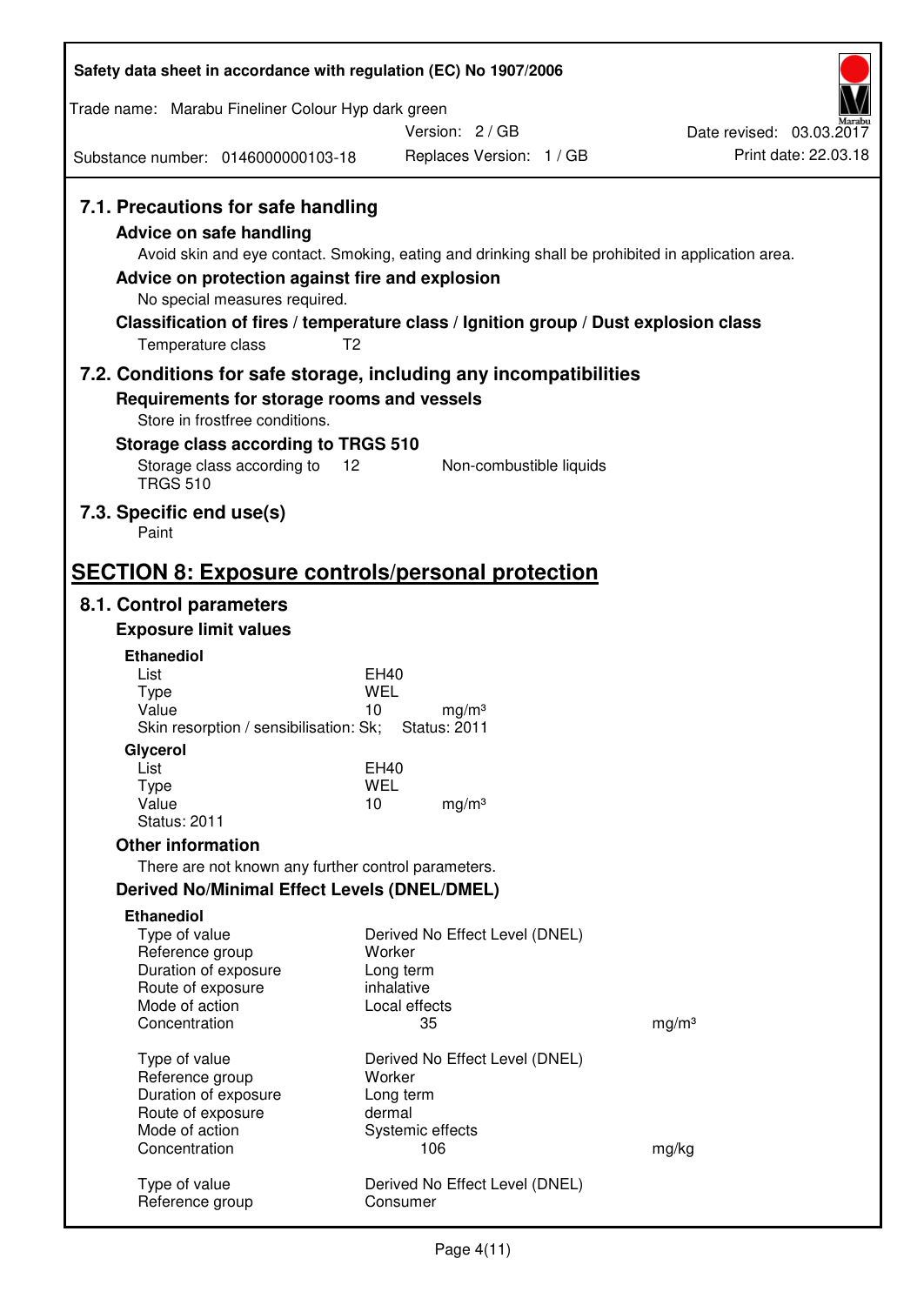| Safety data sheet in accordance with regulation (EC) No 1907/2006                                                                                |                         |                     |                                |                          |
|--------------------------------------------------------------------------------------------------------------------------------------------------|-------------------------|---------------------|--------------------------------|--------------------------|
| Trade name: Marabu Fineliner Colour Hyp dark green                                                                                               |                         | Version: 2 / GB     |                                | Date revised: 03.03.2017 |
| Substance number: 0146000000103-18                                                                                                               |                         |                     | Replaces Version: 1 / GB       | Print date: 22.03.18     |
| Duration of exposure<br>Route of exposure                                                                                                        | Long term<br>inhalative |                     |                                |                          |
| Mode of action                                                                                                                                   |                         | Local effects       |                                |                          |
| Concentration                                                                                                                                    |                         | 7                   |                                | mg/m <sup>3</sup>        |
| Type of value                                                                                                                                    |                         |                     | Derived No Effect Level (DNEL) |                          |
| Reference group                                                                                                                                  | Consumer                |                     |                                |                          |
| Duration of exposure                                                                                                                             | Long term               |                     |                                |                          |
| Route of exposure                                                                                                                                | dermal                  |                     |                                |                          |
| Mode of action                                                                                                                                   |                         | Systemic effects    |                                |                          |
| Concentration                                                                                                                                    |                         | 53                  |                                | mg/kg                    |
| <b>Predicted No Effect Concentration (PNEC)</b>                                                                                                  |                         |                     |                                |                          |
| <b>Ethanediol</b>                                                                                                                                |                         |                     |                                |                          |
| Type of value                                                                                                                                    | <b>PNEC</b>             |                     |                                |                          |
| <b>Type</b>                                                                                                                                      | Freshwater              |                     |                                |                          |
| Concentration                                                                                                                                    |                         | 10                  |                                | mg/l                     |
| Type of value                                                                                                                                    | <b>PNEC</b>             |                     |                                |                          |
| <b>Type</b>                                                                                                                                      | Saltwater               |                     |                                |                          |
| Concentration                                                                                                                                    |                         | 1                   |                                | mg/l                     |
| Type of value                                                                                                                                    | <b>PNEC</b>             |                     |                                |                          |
| <b>Type</b>                                                                                                                                      |                         |                     | Water (intermittent release)   |                          |
| Concentration                                                                                                                                    |                         | 10                  |                                | mg/l                     |
| Type of value                                                                                                                                    | <b>PNEC</b>             |                     |                                |                          |
| <b>Type</b>                                                                                                                                      |                         |                     | Sewage treatment plant (STP)   |                          |
| Concentration                                                                                                                                    |                         | 199,5               |                                | mg/l                     |
| Type of value                                                                                                                                    | <b>PNEC</b>             |                     |                                |                          |
| Type                                                                                                                                             |                         | Freshwater sediment |                                |                          |
| Concentration                                                                                                                                    |                         | 37                  |                                | mg/kg                    |
| Type of value                                                                                                                                    | <b>PNEC</b>             |                     |                                |                          |
| Type                                                                                                                                             |                         | Marine sediment     |                                |                          |
| Concentration                                                                                                                                    |                         | 3,7                 |                                | mg/kg                    |
|                                                                                                                                                  | <b>PNEC</b>             |                     |                                |                          |
| Type of value<br><b>Type</b>                                                                                                                     | Soil                    |                     |                                |                          |
| Concentration                                                                                                                                    |                         | 1,53                |                                | mg/kg                    |
|                                                                                                                                                  |                         |                     |                                |                          |
| 8.2. Exposure controls                                                                                                                           |                         |                     |                                |                          |
| <b>Exposure controls</b><br>Provide adequate ventilation.                                                                                        |                         |                     |                                |                          |
| <b>Respiratory protection</b>                                                                                                                    |                         |                     |                                |                          |
| Not necessary.                                                                                                                                   |                         |                     |                                |                          |
| <b>Hand protection</b>                                                                                                                           |                         |                     |                                |                          |
| Not necessary.                                                                                                                                   |                         |                     |                                |                          |
| In case of intensive contact wear protective gloves.                                                                                             |                         |                     |                                |                          |
| There is no one glove material or combination of materials that will give unlimited resistance to any<br>individual or combination of chemicals. |                         |                     |                                |                          |
| For prolonged or repeated handling nitrile rubber gloves with textile undergloves are required.                                                  |                         |                     |                                |                          |
| Material thickness<br>$\, > \,$                                                                                                                  |                         | 0,5                 | mm                             |                          |
| Breakthrough time<br>$\,<\,$                                                                                                                     |                         | 30                  | min                            |                          |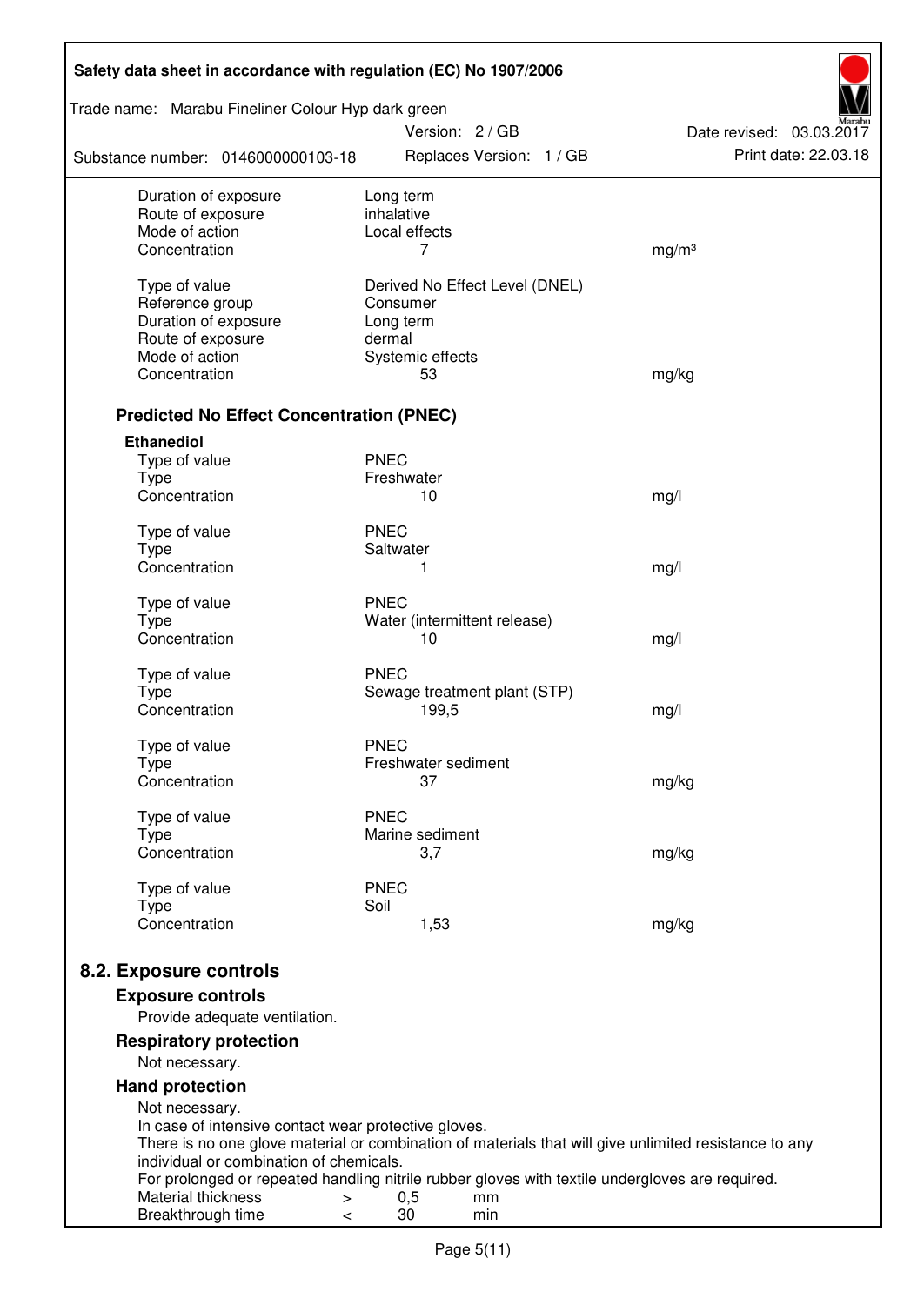| Safety data sheet in accordance with regulation (EC) No 1907/2006                                                                                                                                                                                                                                                                                                                                                                                                                                                                  |                                                      |                          |                                                                                                                                                                                                            |  |
|------------------------------------------------------------------------------------------------------------------------------------------------------------------------------------------------------------------------------------------------------------------------------------------------------------------------------------------------------------------------------------------------------------------------------------------------------------------------------------------------------------------------------------|------------------------------------------------------|--------------------------|------------------------------------------------------------------------------------------------------------------------------------------------------------------------------------------------------------|--|
| Trade name: Marabu Fineliner Colour Hyp dark green                                                                                                                                                                                                                                                                                                                                                                                                                                                                                 |                                                      |                          |                                                                                                                                                                                                            |  |
|                                                                                                                                                                                                                                                                                                                                                                                                                                                                                                                                    | Version: 2 / GB                                      |                          | Date revised: 03.03.2017                                                                                                                                                                                   |  |
| Substance number: 0146000000103-18                                                                                                                                                                                                                                                                                                                                                                                                                                                                                                 |                                                      | Replaces Version: 1 / GB | Print date: 22.03.18                                                                                                                                                                                       |  |
| The breakthrough time must be greater than the end use time of the product.<br>replacement must be followed.<br>Gloves should be replaced regularly and if there is any sign of damage to the glove material.<br>Always ensure that gloves are free from defects and that they are stored and used correctly.<br>maintenance.<br>Barrier creams may help to protect the exposed areas of the skin, they should however not be applied<br>once exposure has occurred.<br>Eye protection<br>Not necessary.<br><b>Body protection</b> |                                                      |                          | The instructions and information provided by the glove manufacturer on use, storage, maintenance and<br>The performance or effectiveness of the glove may be reduced by physical/ chemical damage and poor |  |
| Not applicable.                                                                                                                                                                                                                                                                                                                                                                                                                                                                                                                    |                                                      |                          |                                                                                                                                                                                                            |  |
| <b>SECTION 9: Physical and chemical properties</b><br>9.1. Information on basic physical and chemical properties                                                                                                                                                                                                                                                                                                                                                                                                                   |                                                      |                          |                                                                                                                                                                                                            |  |
| <b>Form</b>                                                                                                                                                                                                                                                                                                                                                                                                                                                                                                                        | liquid                                               |                          |                                                                                                                                                                                                            |  |
| <b>Colour</b>                                                                                                                                                                                                                                                                                                                                                                                                                                                                                                                      | coloured                                             |                          |                                                                                                                                                                                                            |  |
| <b>Odour</b>                                                                                                                                                                                                                                                                                                                                                                                                                                                                                                                       | odourless                                            |                          |                                                                                                                                                                                                            |  |
| <b>Odour threshold</b>                                                                                                                                                                                                                                                                                                                                                                                                                                                                                                             |                                                      |                          |                                                                                                                                                                                                            |  |
| Remarks                                                                                                                                                                                                                                                                                                                                                                                                                                                                                                                            | No data available                                    |                          |                                                                                                                                                                                                            |  |
| <b>Melting point</b><br>Remarks                                                                                                                                                                                                                                                                                                                                                                                                                                                                                                    | not determined                                       |                          |                                                                                                                                                                                                            |  |
| <b>Freezing point</b>                                                                                                                                                                                                                                                                                                                                                                                                                                                                                                              |                                                      |                          |                                                                                                                                                                                                            |  |
| Remarks                                                                                                                                                                                                                                                                                                                                                                                                                                                                                                                            | not determined                                       |                          |                                                                                                                                                                                                            |  |
| Initial boiling point and boiling range                                                                                                                                                                                                                                                                                                                                                                                                                                                                                            |                                                      |                          |                                                                                                                                                                                                            |  |
| Value                                                                                                                                                                                                                                                                                                                                                                                                                                                                                                                              | appr.<br>100                                         |                          | °C                                                                                                                                                                                                         |  |
| Pressure<br>Source                                                                                                                                                                                                                                                                                                                                                                                                                                                                                                                 | 1.013<br>Literature value                            | hPa                      |                                                                                                                                                                                                            |  |
| <b>Flash point</b>                                                                                                                                                                                                                                                                                                                                                                                                                                                                                                                 |                                                      |                          |                                                                                                                                                                                                            |  |
| Remarks                                                                                                                                                                                                                                                                                                                                                                                                                                                                                                                            | Not applicable                                       |                          |                                                                                                                                                                                                            |  |
| Evaporation rate (ether $= 1$ ) :                                                                                                                                                                                                                                                                                                                                                                                                                                                                                                  |                                                      |                          |                                                                                                                                                                                                            |  |
| Remarks                                                                                                                                                                                                                                                                                                                                                                                                                                                                                                                            | not determined                                       |                          |                                                                                                                                                                                                            |  |
| Flammability (solid, gas)<br>Not applicable                                                                                                                                                                                                                                                                                                                                                                                                                                                                                        |                                                      |                          |                                                                                                                                                                                                            |  |
| Upper/lower flammability or explosive limits                                                                                                                                                                                                                                                                                                                                                                                                                                                                                       |                                                      |                          |                                                                                                                                                                                                            |  |
| Lower explosion limit<br>Upper explosion limit<br>Source                                                                                                                                                                                                                                                                                                                                                                                                                                                                           | 3,2<br>appr.<br>53<br>appr.<br>Literature value      |                          | $%$ $(V)$<br>% (V)                                                                                                                                                                                         |  |
| Vapour pressure                                                                                                                                                                                                                                                                                                                                                                                                                                                                                                                    |                                                      |                          |                                                                                                                                                                                                            |  |
| Value<br>Temperature<br>Method                                                                                                                                                                                                                                                                                                                                                                                                                                                                                                     | 23<br>appr.<br>20<br>Value taken from the literature | $^{\circ}C$              | hPa                                                                                                                                                                                                        |  |
| <b>Vapour density</b>                                                                                                                                                                                                                                                                                                                                                                                                                                                                                                              |                                                      |                          |                                                                                                                                                                                                            |  |
| Remarks                                                                                                                                                                                                                                                                                                                                                                                                                                                                                                                            | not determined                                       |                          |                                                                                                                                                                                                            |  |
| <b>Density</b>                                                                                                                                                                                                                                                                                                                                                                                                                                                                                                                     |                                                      |                          |                                                                                                                                                                                                            |  |
| Remarks                                                                                                                                                                                                                                                                                                                                                                                                                                                                                                                            | not determined                                       |                          |                                                                                                                                                                                                            |  |
| Solubility in water                                                                                                                                                                                                                                                                                                                                                                                                                                                                                                                |                                                      |                          |                                                                                                                                                                                                            |  |
| Remarks                                                                                                                                                                                                                                                                                                                                                                                                                                                                                                                            | miscible                                             |                          |                                                                                                                                                                                                            |  |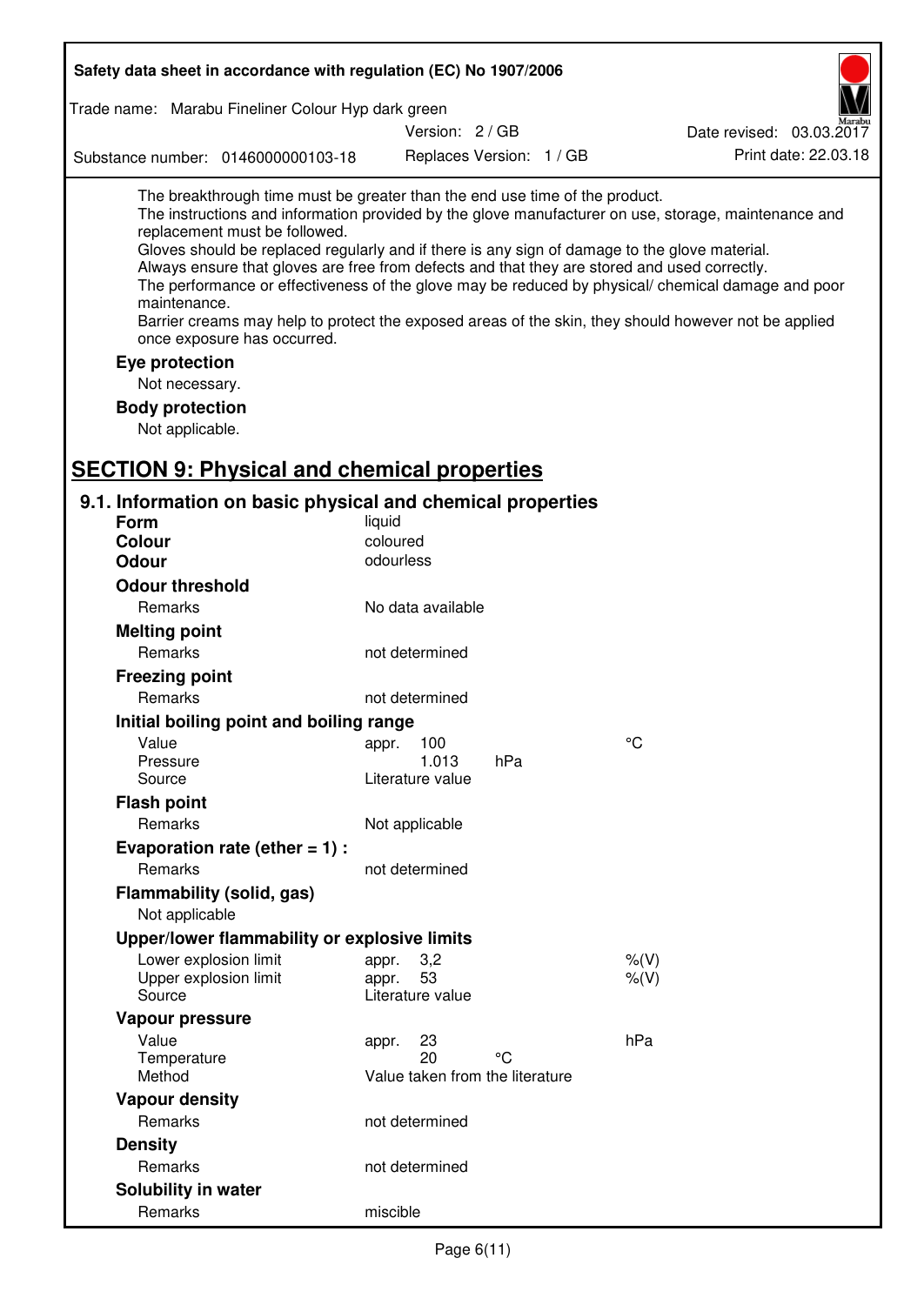| Safety data sheet in accordance with regulation (EC) No 1907/2006 |                                            |                                                                   |    |                          |  |
|-------------------------------------------------------------------|--------------------------------------------|-------------------------------------------------------------------|----|--------------------------|--|
| Trade name: Marabu Fineliner Colour Hyp dark green                |                                            | Version: 2/GB                                                     |    | Date revised: 03.03.2017 |  |
| Substance number: 0146000000103-18                                |                                            | Replaces Version: 1 / GB                                          |    | Print date: 22.03.18     |  |
| Ignition temperature                                              |                                            |                                                                   |    |                          |  |
| Value                                                             | appr.                                      | 410                                                               | °C |                          |  |
| Source                                                            |                                            | Literature value                                                  |    |                          |  |
| <b>Viscosity</b>                                                  |                                            |                                                                   |    |                          |  |
| Remarks                                                           |                                            |                                                                   |    |                          |  |
| Remarks                                                           |                                            | not determined                                                    |    |                          |  |
| 9.2. Other information                                            |                                            |                                                                   |    |                          |  |
| <b>Other information</b>                                          |                                            |                                                                   |    |                          |  |
| None known                                                        |                                            |                                                                   |    |                          |  |
|                                                                   |                                            |                                                                   |    |                          |  |
| <b>SECTION 10: Stability and reactivity</b>                       |                                            |                                                                   |    |                          |  |
| 10.1. Reactivity<br>None                                          |                                            |                                                                   |    |                          |  |
| 10.2. Chemical stability                                          | No hazardous reactions known.              |                                                                   |    |                          |  |
| 10.3. Possibility of hazardous reactions                          | No hazardous reactions known.              |                                                                   |    |                          |  |
| 10.4. Conditions to avoid                                         |                                            |                                                                   |    |                          |  |
| No hazardous reactions known.                                     |                                            |                                                                   |    |                          |  |
| 10.5. Incompatible materials<br>None                              |                                            |                                                                   |    |                          |  |
| 10.6. Hazardous decomposition products                            | No hazardous decomposition products known. |                                                                   |    |                          |  |
| <b>SECTION 11: Toxicological information</b>                      |                                            |                                                                   |    |                          |  |
| 11.1. Information on toxicological effects                        |                                            |                                                                   |    |                          |  |
| <b>Acute oral toxicity</b>                                        |                                            |                                                                   |    |                          |  |
| Remarks                                                           |                                            | Based on available data, the classification criteria are not met. |    |                          |  |
| <b>Acute dermal toxicity</b>                                      |                                            |                                                                   |    |                          |  |
| Remarks                                                           |                                            | Based on available data, the classification criteria are not met. |    |                          |  |
| <b>Acute inhalational toxicity</b>                                |                                            |                                                                   |    |                          |  |
| Remarks                                                           |                                            | Based on available data, the classification criteria are not met. |    |                          |  |
| <b>Skin corrosion/irritation</b>                                  |                                            |                                                                   |    |                          |  |
| Remarks                                                           |                                            | Based on available data, the classification criteria are not met. |    |                          |  |
| Serious eye damage/irritation                                     |                                            |                                                                   |    |                          |  |
| Remarks                                                           |                                            | Based on available data, the classification criteria are not met. |    |                          |  |
| <b>Sensitization</b>                                              |                                            |                                                                   |    |                          |  |
| Remarks                                                           |                                            | Based on available data, the classification criteria are not met. |    |                          |  |
| <b>Mutagenicity</b>                                               |                                            |                                                                   |    |                          |  |
| Remarks                                                           |                                            | Based on available data, the classification criteria are not met. |    |                          |  |
| <b>Reproductive toxicity</b>                                      |                                            |                                                                   |    |                          |  |
| Remarks                                                           |                                            | Based on available data, the classification criteria are not met. |    |                          |  |
| Carcinogenicity                                                   |                                            |                                                                   |    |                          |  |
| Remarks                                                           |                                            | Based on available data, the classification criteria are not met. |    |                          |  |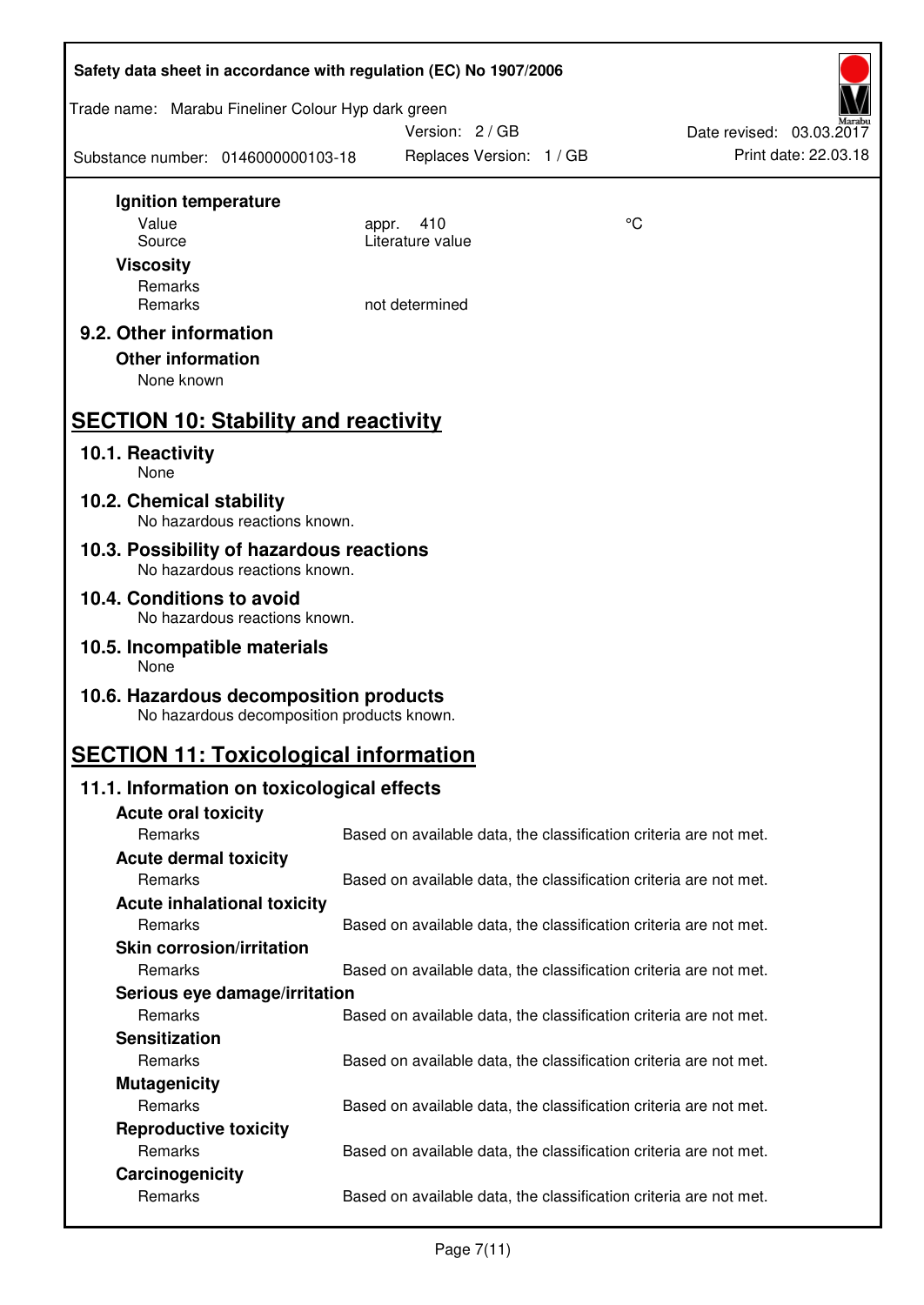#### **Safety data sheet in accordance with regulation (EC) No 1907/2006**

#### Trade name: Marabu Fineliner Colour Hyp dark green

Version: 2 / GB

Substance number: 0146000000103-18

Replaces Version: 1 / GB Print date: 22.03.18 Date revised: 03.03.2017

## **Specific Target Organ Toxicity (STOT)**

**Single exposure** 

Based on available data, the classification criteria are not met.

**Repeated exposure** 

Remarks Based on available data, the classification criteria are not met.

#### **Aspiration hazard**

Based on available data, the classification criteria are not met.

#### **Experience in practice**

Provided all the recommended protective and safety precautions are taken, experience shows that no risk to health can be expected.

#### **Other information**

There are no data available on the mixture itself. The mixture has been assessed following the additivity method of the GHS/CLP Regulation (EC) No 1272/2008.

## **SECTION 12: Ecological information**

## **12.1. Toxicity**

#### **General information**

There are no data available on the mixture itself.Do not allow to enter drains or water courses.The mixture has been assessed following the summation method of the CLP Regulation (EC) No 1272/2008 and is not classified as dangerous for the environment.

## **12.2. Persistence and degradability**

#### **General information**

There are no data available on the mixture itself.

#### **12.3. Bioaccumulative potential**

#### **General information**

There are no data available on the mixture itself.

#### **12.4. Mobility in soil**

#### **General information**

There are no data available on the mixture itself.

**12.5. Results of PBT and vPvB assessment** 

#### **General information**

There are no data available on the mixture itself.

#### **12.6. Other adverse effects**

#### **General information**

There are no data available on the mixture itself.

# **SECTION 13: Disposal considerations**

## **13.1. Waste treatment methods**

#### **Disposal recommendations for the product**

The product can be placed with other household refuse. Small residues in containers can be washed-out with water and put into the drainage system.

#### **Disposal recommendations for packaging**

Packaging that cannot be cleaned should be disposed off as product waste. Completely emptied packagings can be given for recycling.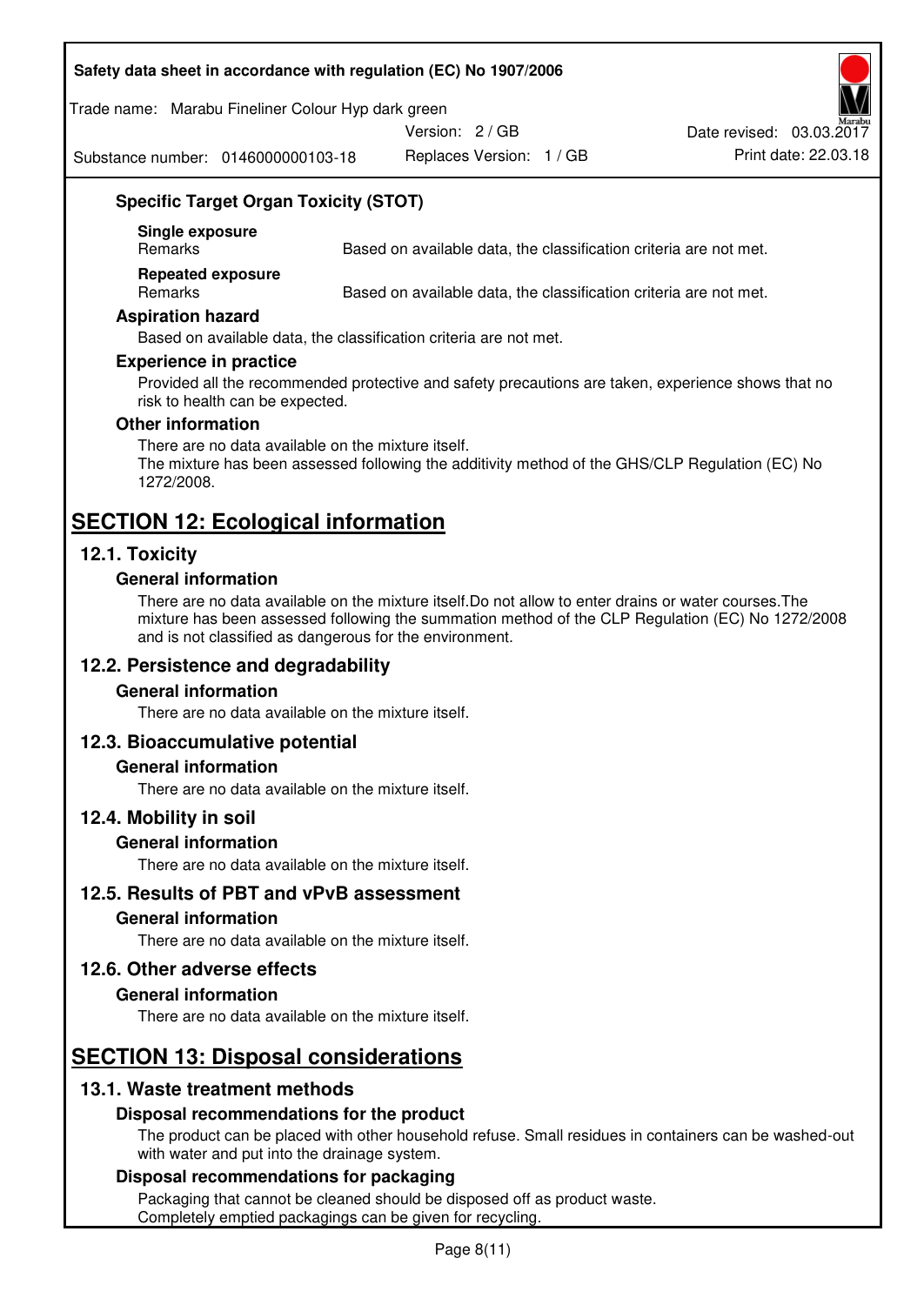| Safety data sheet in accordance with regulation (EC) No 1907/2006<br>Trade name: Marabu Fineliner Colour Hyp dark green |                                                                                                       |                      |  |  |  |
|-------------------------------------------------------------------------------------------------------------------------|-------------------------------------------------------------------------------------------------------|----------------------|--|--|--|
|                                                                                                                         |                                                                                                       |                      |  |  |  |
| Substance number: 0146000000103-18                                                                                      | Replaces Version: 1 / GB                                                                              | Print date: 22.03.18 |  |  |  |
| <b>SECTION 14: Transport information</b>                                                                                |                                                                                                       |                      |  |  |  |
| <b>Land transport ADR/RID</b><br>Non-dangerous goods                                                                    |                                                                                                       |                      |  |  |  |
| 14.1. UN number<br>$UN -$                                                                                               |                                                                                                       |                      |  |  |  |
| 14.2. UN proper shipping name                                                                                           |                                                                                                       |                      |  |  |  |
| 14.3. Transport hazard class(es)<br>Class                                                                               |                                                                                                       |                      |  |  |  |
| Label                                                                                                                   |                                                                                                       |                      |  |  |  |
| 14.4. Packing group                                                                                                     |                                                                                                       |                      |  |  |  |
| Packing group<br>Transport category                                                                                     | 0                                                                                                     |                      |  |  |  |
| 14.5. Environmental hazards                                                                                             |                                                                                                       |                      |  |  |  |
| <b>Marine transport IMDG/GGVSee</b><br>14.1. UN number                                                                  | The product does not constitute a hazardous substance in sea transport.                               |                      |  |  |  |
| $UN -$<br>14.2. UN proper shipping name                                                                                 |                                                                                                       |                      |  |  |  |
| 14.3. Transport hazard class(es)<br>Class                                                                               |                                                                                                       |                      |  |  |  |
| Subsidiary risk<br>14.4. Packing group                                                                                  |                                                                                                       |                      |  |  |  |
| Packing group                                                                                                           |                                                                                                       |                      |  |  |  |
| 14.5. Environmental hazards<br>no                                                                                       |                                                                                                       |                      |  |  |  |
| <b>Air transport ICAO/IATA</b>                                                                                          |                                                                                                       |                      |  |  |  |
| 14.1. UN number<br>$UN -$                                                                                               | The product does not constitute a hazardous substance in air transport.                               |                      |  |  |  |
| 14.2. UN proper shipping name                                                                                           |                                                                                                       |                      |  |  |  |
| 14.3. Transport hazard class(es)                                                                                        |                                                                                                       |                      |  |  |  |
| Class<br>Subsidiary risk                                                                                                |                                                                                                       |                      |  |  |  |
| 14.4. Packing group                                                                                                     |                                                                                                       |                      |  |  |  |
| Packing group                                                                                                           |                                                                                                       |                      |  |  |  |
| 14.5. Environmental hazards                                                                                             |                                                                                                       |                      |  |  |  |
| Information for all modes of transport<br>14.6. Special precautions for user                                            |                                                                                                       |                      |  |  |  |
| Transport within the user's premises:                                                                                   |                                                                                                       |                      |  |  |  |
| Always transport in closed containers that are upright and secure.                                                      | Ensure that persons transporting the product know what to do in the event of an accident or spillage. |                      |  |  |  |
| <b>Other information</b>                                                                                                |                                                                                                       |                      |  |  |  |
| no                                                                                                                      | 14.7. Transport in bulk according to Annex II of Marpol and the IBC Code                              |                      |  |  |  |
| <b>SECTION 15: Regulatory information ***</b>                                                                           |                                                                                                       |                      |  |  |  |
| 15.1. Safety, health and environmental regulations/legislation specific for the substance                               |                                                                                                       |                      |  |  |  |

٦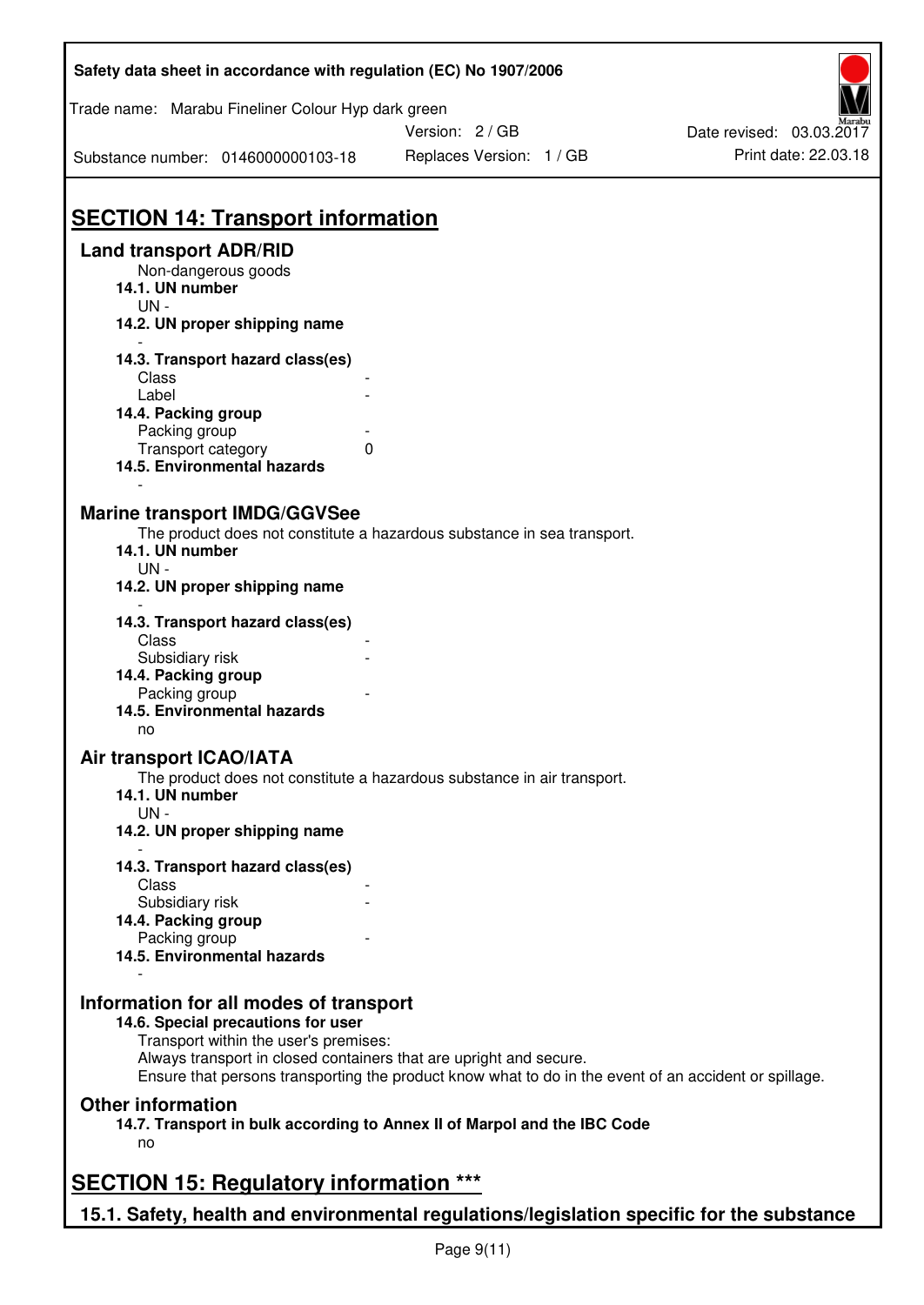| Trade name: Marabu Fineliner Colour Hyp dark green                                                                                                                                                                                                                                                                                                                                                                                                                | Version: 2/GB                                                  |                          |                                                                    |
|-------------------------------------------------------------------------------------------------------------------------------------------------------------------------------------------------------------------------------------------------------------------------------------------------------------------------------------------------------------------------------------------------------------------------------------------------------------------|----------------------------------------------------------------|--------------------------|--------------------------------------------------------------------|
| Substance number: 0146000000103-18                                                                                                                                                                                                                                                                                                                                                                                                                                |                                                                | Replaces Version: 1 / GB | Date revised: 03.03.2017<br>Print date: 22.03.18                   |
|                                                                                                                                                                                                                                                                                                                                                                                                                                                                   |                                                                |                          |                                                                    |
| or mixture<br><b>VOC ***</b>                                                                                                                                                                                                                                                                                                                                                                                                                                      |                                                                |                          |                                                                    |
|                                                                                                                                                                                                                                                                                                                                                                                                                                                                   |                                                                |                          |                                                                    |
| VOC (EU)                                                                                                                                                                                                                                                                                                                                                                                                                                                          | $\mathbf 0$                                                    | $\frac{1}{6}$            |                                                                    |
| <b>Other information</b>                                                                                                                                                                                                                                                                                                                                                                                                                                          |                                                                |                          |                                                                    |
| All components are contained in the TSCA inventory or exempted.<br>All components are contained in the AICS inventory.<br>All components are contained in the PICCS inventory.<br>All components are contained in the DSL inventory.<br>All components are contained in the IECSC inventory.<br>All components are contained in the NZIOC inventory.<br>All components are contained in the ENCS inventory.<br>All components are contained in the ECL inventory. |                                                                |                          |                                                                    |
| 15.2. Chemical safety assessment                                                                                                                                                                                                                                                                                                                                                                                                                                  |                                                                |                          |                                                                    |
| For this preparation a chemical safety assessment has not been carried out.                                                                                                                                                                                                                                                                                                                                                                                       |                                                                |                          |                                                                    |
| <b>SECTION 16: Other information</b>                                                                                                                                                                                                                                                                                                                                                                                                                              |                                                                |                          |                                                                    |
| Hazard statements listed in Chapter 3                                                                                                                                                                                                                                                                                                                                                                                                                             |                                                                |                          |                                                                    |
| H301                                                                                                                                                                                                                                                                                                                                                                                                                                                              | Toxic if swallowed.                                            |                          |                                                                    |
| H302                                                                                                                                                                                                                                                                                                                                                                                                                                                              | Harmful if swallowed.                                          |                          |                                                                    |
| H311                                                                                                                                                                                                                                                                                                                                                                                                                                                              | Toxic in contact with skin.                                    |                          |                                                                    |
| H312                                                                                                                                                                                                                                                                                                                                                                                                                                                              | Harmful in contact with skin.                                  |                          |                                                                    |
| H314                                                                                                                                                                                                                                                                                                                                                                                                                                                              | Causes severe skin burns and eye damage.                       |                          |                                                                    |
| H315                                                                                                                                                                                                                                                                                                                                                                                                                                                              | Causes skin irritation.                                        |                          |                                                                    |
| H317                                                                                                                                                                                                                                                                                                                                                                                                                                                              | May cause an allergic skin reaction.                           |                          |                                                                    |
| H318                                                                                                                                                                                                                                                                                                                                                                                                                                                              | Causes serious eye damage.                                     |                          |                                                                    |
| H331                                                                                                                                                                                                                                                                                                                                                                                                                                                              | Toxic if inhaled.                                              |                          |                                                                    |
| H335                                                                                                                                                                                                                                                                                                                                                                                                                                                              | May cause respiratory irritation.                              |                          |                                                                    |
| H373                                                                                                                                                                                                                                                                                                                                                                                                                                                              |                                                                |                          | May cause damage to organs through prolonged or repeated exposure: |
| H400                                                                                                                                                                                                                                                                                                                                                                                                                                                              | Very toxic to aquatic life.                                    |                          |                                                                    |
| H410                                                                                                                                                                                                                                                                                                                                                                                                                                                              | Very toxic to aquatic life with long lasting effects.          |                          |                                                                    |
| <b>CLP categories listed in Chapter 3</b>                                                                                                                                                                                                                                                                                                                                                                                                                         |                                                                |                          |                                                                    |
| Acute Tox. 3                                                                                                                                                                                                                                                                                                                                                                                                                                                      | Acute toxicity, Category 3                                     |                          |                                                                    |
| Acute Tox. 4                                                                                                                                                                                                                                                                                                                                                                                                                                                      | Acute toxicity, Category 4                                     |                          |                                                                    |
| Aquatic Acute 1                                                                                                                                                                                                                                                                                                                                                                                                                                                   | Hazardous to the aquatic environment, acute, Category 1        |                          |                                                                    |
| Aquatic Chronic 1                                                                                                                                                                                                                                                                                                                                                                                                                                                 | Hazardous to the aquatic environment, chronic, Category 1      |                          |                                                                    |
| Eye Dam. 1                                                                                                                                                                                                                                                                                                                                                                                                                                                        | Serious eye damage, Category 1                                 |                          |                                                                    |
| Skin Corr. 1B                                                                                                                                                                                                                                                                                                                                                                                                                                                     | Skin corrosion, Category 1B                                    |                          |                                                                    |
| Skin Irrit. 2                                                                                                                                                                                                                                                                                                                                                                                                                                                     | Skin irritation, Category 2                                    |                          |                                                                    |
| Skin Sens. 1                                                                                                                                                                                                                                                                                                                                                                                                                                                      | Skin sensitization, Category 1                                 |                          |                                                                    |
| STOT RE 2                                                                                                                                                                                                                                                                                                                                                                                                                                                         | Specific target organ toxicity - repeated exposure, Category 2 |                          |                                                                    |
| STOT SE3                                                                                                                                                                                                                                                                                                                                                                                                                                                          | Specific target organ toxicity - single exposure, Category 3   |                          |                                                                    |
| <b>Supplemental information</b>                                                                                                                                                                                                                                                                                                                                                                                                                                   |                                                                |                          |                                                                    |
| Relevant changes compared with the previous version of the safety data sheet are marked with: ***                                                                                                                                                                                                                                                                                                                                                                 |                                                                |                          |                                                                    |
| This information is based on our present state of knowledge. However, it should not constitute a                                                                                                                                                                                                                                                                                                                                                                  |                                                                |                          |                                                                    |
| guarantee for any specific product properties and shall not establish a legally valid relationship.                                                                                                                                                                                                                                                                                                                                                               |                                                                |                          |                                                                    |
| The information in this Safety Data Sheet is based on the present state of knowledge and current                                                                                                                                                                                                                                                                                                                                                                  |                                                                |                          |                                                                    |
| legislation.                                                                                                                                                                                                                                                                                                                                                                                                                                                      |                                                                |                          |                                                                    |
| It provides guidance on health, safety and environmental aspects of the product and should not be                                                                                                                                                                                                                                                                                                                                                                 |                                                                |                          |                                                                    |
| construed as any guarantee of technical performance or suitability for particular applications.                                                                                                                                                                                                                                                                                                                                                                   |                                                                |                          |                                                                    |
| The product should not be used for purposes other than those shown in Section 1 without first referring                                                                                                                                                                                                                                                                                                                                                           |                                                                |                          |                                                                    |
| to the supplier and obtaining written handling instructions.                                                                                                                                                                                                                                                                                                                                                                                                      |                                                                |                          |                                                                    |
| As the specific conditions of use of the product are outside the supplier's control, the user is responsible<br>for ensuring that the requirements of relevant legislation are complied with.                                                                                                                                                                                                                                                                     |                                                                |                          |                                                                    |
|                                                                                                                                                                                                                                                                                                                                                                                                                                                                   |                                                                |                          |                                                                    |